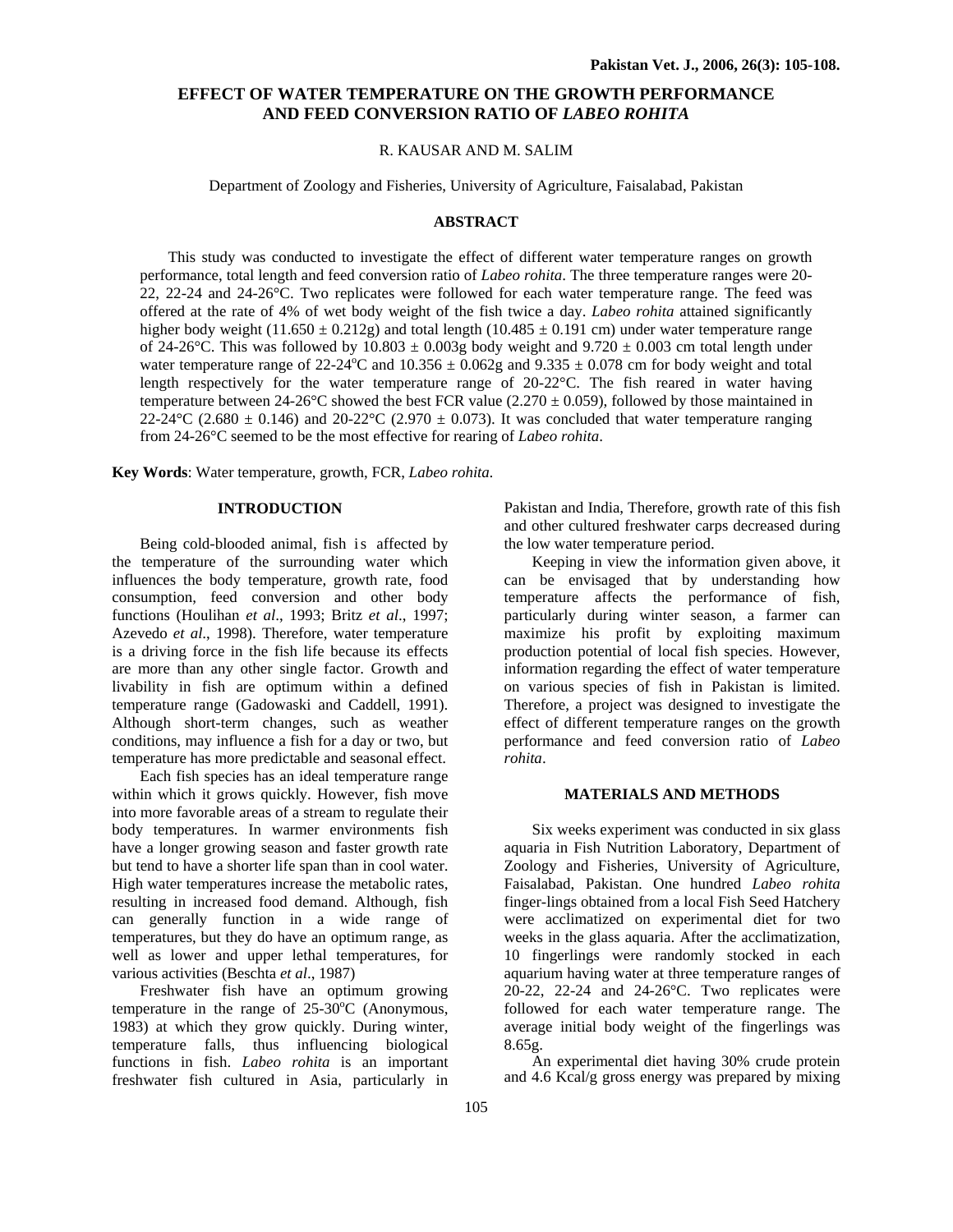At the end of each experimental week, five fish from each treatment were taken out from each aquarium on replicate basis and weighed to record their weekly wet body weight. The total length was also measured. After weighing and body length measuring, these fish were released back into their respective aquarium. Mean wet body weight of the fingerlings in each aquarium was calculated to work out the feeding rate for the next week. The data on feed consumption and body weight gain were used to calculate feed conversion ratio according to Jhingran (1991).

The data on body weight, total length and feed conversion ratio were statistically analyzed using completely randomized design under analysis of variance technique. The differences in the means were compared by Duncan's Multiple Range test according to the procedure described by Steel *et al*. (1996).

**Table 1: Ingredients and their inclusion rate in the experimental diet** 

| <b>Ingredients</b>     | Rate of inclusion $(\% )$ |
|------------------------|---------------------------|
| Rice polishing         | 43.0                      |
| Soybean meal           | 12.5                      |
| Wheat bran             | 3.5                       |
| Blood meal             | 30.0                      |
| Fish oil               | 10.0                      |
| Vitamin/mineral premix | 1.0                       |
| Total                  | 100                       |

#### **RESULTS**

*Labeo rohita* gained higher body weight 11.650  $\pm$  0.212g under water temperature range of 24-26 °C. The next higher weight of fish was  $10.803 \pm 0.003$ g and  $10.356 \pm 0.062g$  in water temperature ranges of 22-24 $\rm{°C}$  and 20-22  $\rm{°C}$ , respectively (Table 2). The comparison of means of body weight in different water temperatures (Table 3) indicated that three water temperature ranges significantly affected the average body weight gain of the fish.

*Labeo rohita* attained higher total length (10.485  $\pm$  0.191 cm) under temperature range of 24-26 °C, followed by 22-24 °C (9.720  $\pm$  0.003 cm) and 20-22 $\degree$ C (9.335  $\pm$  0.078 cm, Table 2). The analysis of the data revealed that the temperature of water significantly influenced the total length of the fish. The interaction between weeks and water temperature in respect of total length gain was also significant. The comparison of means of total length on different water temperatures (Table 3) indicated that all three temperature ranges differed significantly from one another.

The fish kept in water having temperature between 24-26 $^{\circ}$ C showed better FCR value (2.270  $\pm$ 0.059), followed by 22-24 $^{\circ}$ C (2.680  $\pm$  0.146) and 20-22 $\degree$ C (2.970  $\pm$  0.073, Table 3). These results showed that temperature of the water significantly influenced the feed conversion values of the fish. However, the interaction between weeks and water temperature in respect of feed conversion ratio was non significant. Mean values of feed conversion ratio under three water temperature ranges (Table 3) were found to be significantly different from one another.

#### **DISCUSSION**

The results of the present study revealed that *Labeo rohita* fish maintained under low temperature (20-22°C) gained significantly less body weight as compared to the other treatment groups. The weight gain increased with increase in water temperature. These results support the earlier findings that growth and survival of fish are optimum within a defined temperature (Gadowaski and Caddell, 1991).

The highest weight gain was observed in the fish maintained on 24-26 °C. Houlihan *et al.* (1993), Britz *et al.* (1997) and Azevedo *et al.* (1998) observed that fish were markedly influenced by the temperature of water in which they lived. Increased growth has also been reported in *Labeo rohita* reared in polyhouse at average temperature of 19°C as compared with those in outdoor tanks at average temperature of 14.8°C (Khan *et al.*, 2004).

An increase in temperature increases the activity of digestive enzyme, which may accelerate the digestion of the nutrients, thus resulting in better growth (Shcherbina and Kazlauskene, 1971). Hilge (1985) found that the optimum temperature for best growth of European catfish *Silurus glanis* was within the range of 25 to 28°C with best results noted at 27°C. Brown *et al.* (1989) reported a 40% increase in growth rate of cod reared at 8.3°C compared with 4.5°C. This value was similar to that of Otterlei *et al.* (1994), who reported a growth rate increase of about 50% with each 4°C increase in temperature between 6 and 14°C. However, different fish require different temperature regimes; a range between 25-30°C being the optimum for *Labeo rohita*. The lower body weight gain of the *Labeo rohita* maintained in low water temperature (20-22°C) may be due to less feed intake than those kept under higher water temperature (24-26 °C) because Jauncey and Ross (1982) have reported that most species cease to feed at low temperatures (below 16°C). Therefore, better growth rate at 24-26°C in *Labeo rohita* may be attributed to the high water temperature, which increased the feed intake and metabolic rate of the fish.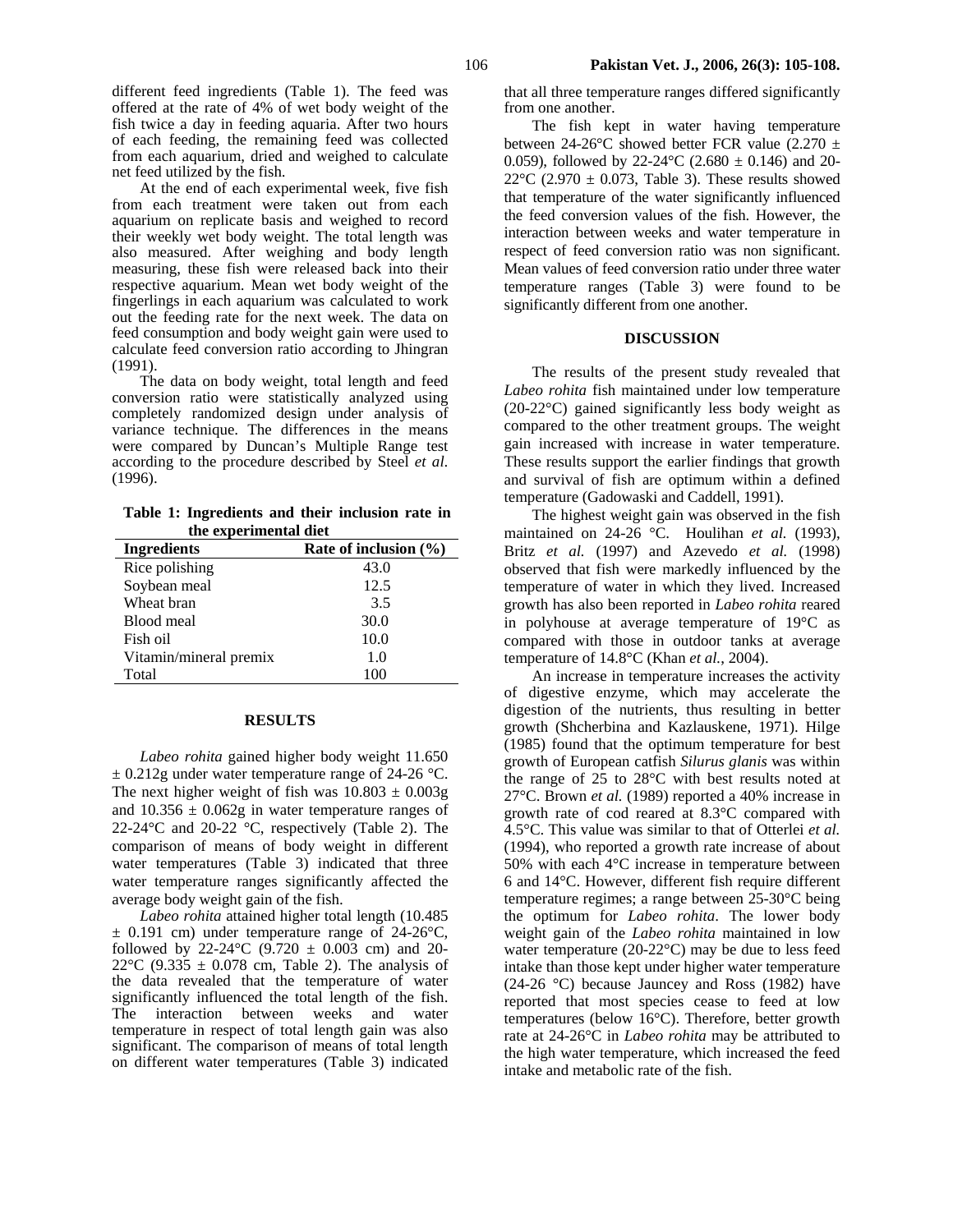| Weeks   |                         | Temperature range-I<br>24-26°C       |                   |                                    | lemperature range-II<br>$22.24^{\circ}$ C |                   |                             | Iemperature range-III<br>$20 - 22^{\circ}$ C |                   |
|---------|-------------------------|--------------------------------------|-------------------|------------------------------------|-------------------------------------------|-------------------|-----------------------------|----------------------------------------------|-------------------|
|         | <b>Body weight</b><br>O | <b>Total</b> length<br>$\text{cm}$ ) | FCR               | <b>Body weight</b><br>$\mathbb{E}$ | Total length<br>$\overline{\text{cm}}$    | FCR               | Body weight<br>$\mathbf{e}$ | Total length<br>$\overline{cm}$              | FCR               |
| Initial | $8.800 \pm 0.052$       | $.970 \pm 0.054$                     | ------            | $8,600 \pm 0.027$                  | $0.735 \pm 0.035$                         |                   | $8.550 \pm 0.063$           | $7.700 \pm 0.076$                            |                   |
|         | $.240 \pm 0.156$        | $8.310 \pm 0.141$                    | $2.200 \pm 0.127$ | $8.940 \pm 0.113$                  | $8.040 \pm 0.099$                         | $2.565 \pm 0.205$ | $8.813 \pm 0.046$           | $.930 \pm 0.042$                             | $2.855 \pm 0.078$ |
|         | $9.710 \pm 0.170$       | $3.735 \pm 0.148$                    | $.220 \pm 0.042$  | $1296 \pm 0.081$                   | $8.360 \pm 0.071$                         | $.610 \pm 0.170$  | $9.105 \pm 0.021$           | $8.190 \pm 0.014$                            | $.900 \pm 0.071$  |
|         | $10.189 \pm 0.182$      | $1.165 \pm 0.163$                    | $.250 \pm 0.071$  | $.669 \pm 0.062$                   | $.700 \pm 0.057$                          | $.650 \pm 0.184$  | $9.404 \pm 0.000$           | $8.460 \pm 0.002$                            | $.975 \pm 0.106$  |
|         | $10.670 \pm 0.197$      | $.595 \pm 0.177$                     | $2.270 \pm 0.057$ | $0.043 \pm 0.042$                  | $0.035 \pm 0.036$                         | $.705 \pm 0.148$  | $9.711 \pm 0.027$           | $1.735 \pm 0.021$                            | 0.014             |
|         | $1.157 \pm 0.208$       | $0.035 \pm 0.191$                    | $.330 \pm 0.028$  | $0.419 \pm 0.022$                  | $375 \pm 0.021$                           | $2.750 \pm 0.099$ | $0.022 \pm 0.049$           | $9.015 \pm 0.050$                            | $.060 \pm 0.057$  |
|         | $1.650 \pm 0.212$       | $0.485 \pm 0.191$                    | $.380 \pm 0.028$  | $0.803 \pm 0.003$                  | $9.720 \pm 0.003$                         | $.800 \pm 0.071$  | $0.356 \pm 0.062$           | $9.335 \pm 0.078$                            | $3.080 \pm 0.113$ |

Table 3: Comparison of means of body weight, total length and FCR of *Labeo rohita* in different temperature ranges of water<br>Temperature range-III<br>Temperature range-III

|                   | $24-26^{\circ}$ C                                                                                 | $22-24^{\circ}C$   | $20-22^{\circ}$ C   |  |
|-------------------|---------------------------------------------------------------------------------------------------|--------------------|---------------------|--|
| Body weight (g)   | $1.65 \pm 0.212A$                                                                                 | $0.803 \pm 0.003B$ | $0.356 \pm 0.062C$  |  |
| Total length (cm) | $1.485 \pm 0.191A$                                                                                | $9.720 \pm 0.003B$ | $9.335 \pm 0.078$ C |  |
| FCR               | $0.270 \pm 0.059$ A                                                                               | $2.680 \pm 0.146B$ | $.970 \pm 0.073$ C  |  |
|                   | The values followed by different letters are significantly different at 5% level of significance. |                    |                     |  |